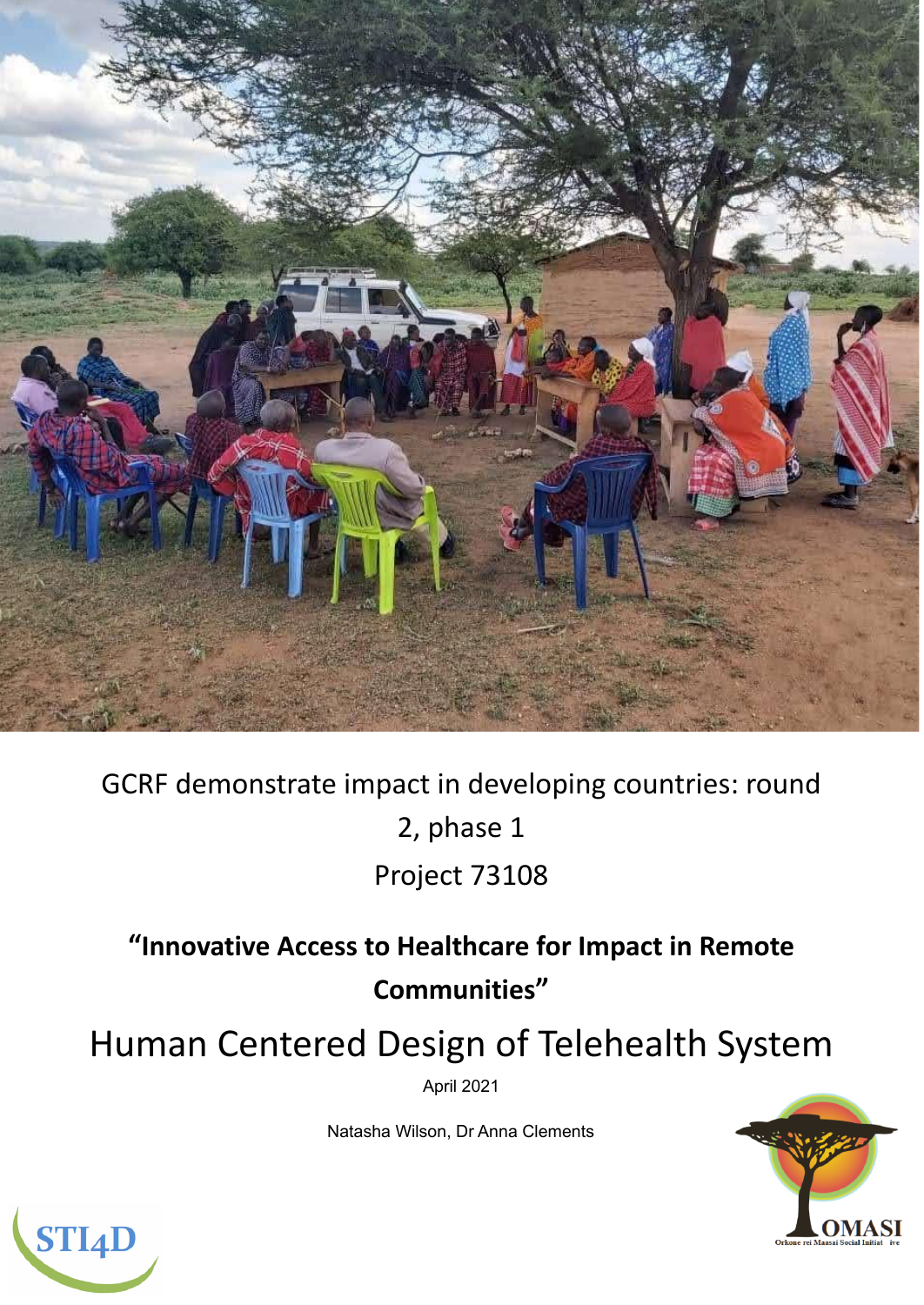# Executive Summary

This report details the human-centered design approach taken by STI4D and OMASI to design the Telehealth system. This document does not standalone, and is supported by numerous reports describing the research questions the HCD process seeks to answer, and the outcomes and learning from the 10 community engagement activities carried out alongside desk-based research, practical tests, and drawing on local partners' knowledge. It also describes how the research informed the design of the alpha telehealth system, which was trialled in the remote village of Loswaki, the learning from which has informed the design priorities of the beta system which sets the roadmap for the future iterative development of the telehealth concept.

## Human Centered Design Approach and Activities

The approach used for this project drew on principles of human-centered design, focusing both on the end users of the system, taking account of their needs, priorities, perceptions, and existing health practices, and understanding the context in which a telehealth system would operate.

#### **End User Groups Definition**

We define end users as the following groups, all of which would be part of a telehealth system:

- 1. Patients who live in rural areas who use the system to seek a medical consultation
- 2. The operators who assist patients with the telehealth system and run the telehealth centre. What their role entails is one of the aspects of the system that is being designed.
- 3. Doctors who give medical consultations over the telehealth system.

#### **Visualisation Walk-through to Generate Research Questions**

The first activity in the design process involved visualising a walk-through of how the system would work, from the perspective of each end user type, in order to come up with the research questions that needed to be answered. This activity also enabled the design team to think as if they were the end user groups, and start to get an impression of how end users would think about, or approach the system. These research questions are documented in:

*- 'HCD - Use Case and Research Questions' Report.*

Given the vast number of research questions generated, they were separated into:

- 1. Research questions about the existing healthcare situation and existing healthcare systems, norms and practices
- 2. Research questions about the use case of a telehealth system

#### **End-user Engagement Activities**

Following this, 11 end user engagement activities were designed such that between them, all of the research questions were answered. These activities were:

| Activity                                                 | Purpose                                                                                                                                                                                                                                                                                                                       |
|----------------------------------------------------------|-------------------------------------------------------------------------------------------------------------------------------------------------------------------------------------------------------------------------------------------------------------------------------------------------------------------------------|
| <b>Community Health</b><br>Service Value Tests<br>(SVTs) | SVTs ask participants to suggest important (health) services that they need access to and<br>collect quantitative preference data and qualitative contextual data to understand value<br>judgments. This activity showed what community health priorities are as well as<br>illuminating existing health norms and practices. |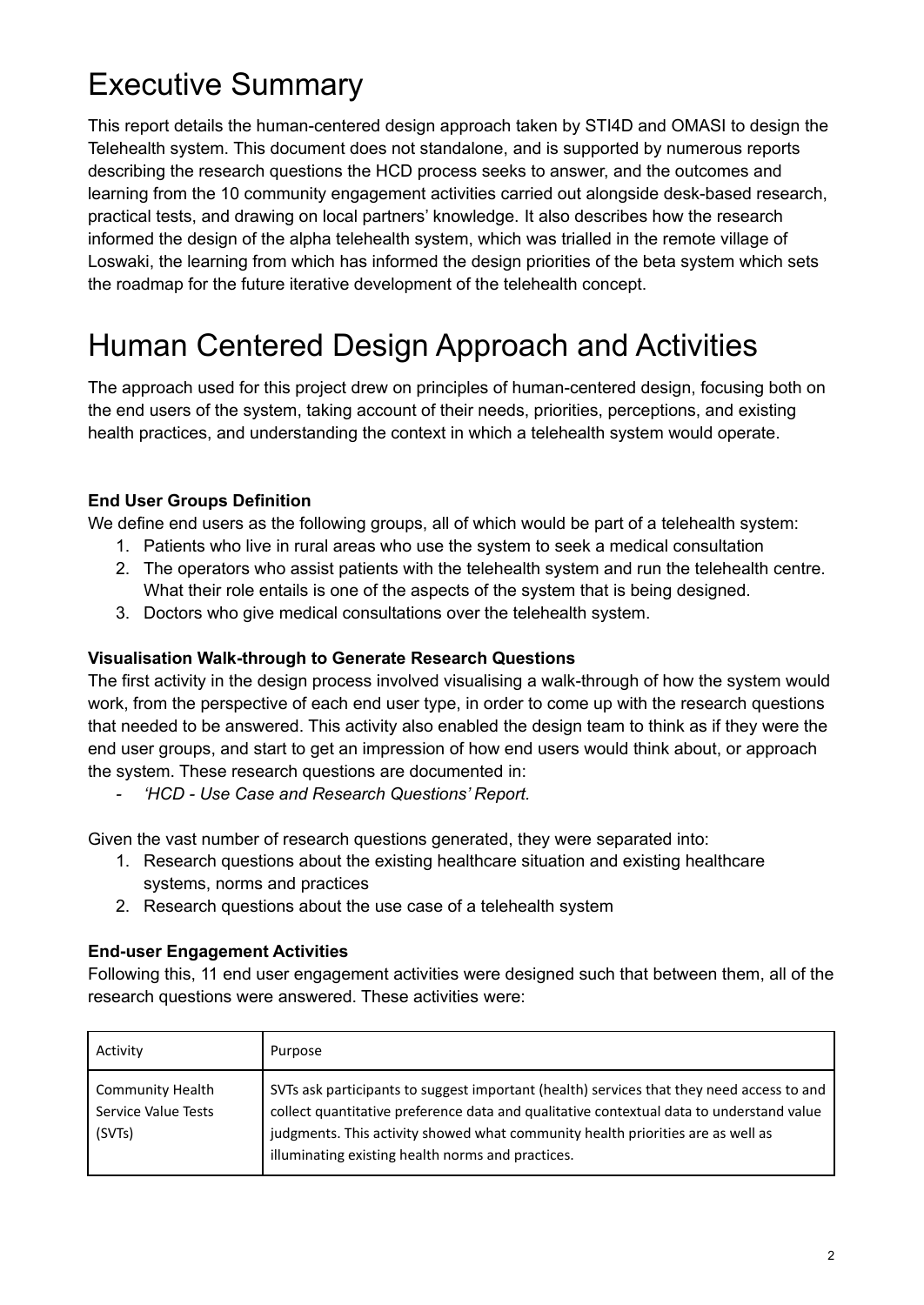| Community focus groups<br>for background research | These focus groups asked for detailed data about how communities currently access<br>health services, including time and monetary costs. It also asked for their perceptions of<br>different health sectors and sought to understand how they understood their different<br>health options. |
|---------------------------------------------------|---------------------------------------------------------------------------------------------------------------------------------------------------------------------------------------------------------------------------------------------------------------------------------------------|
| Community focus groups                            | These focus groups assessed the perceptions of community members in two remote                                                                                                                                                                                                              |
| to understand telehealth                          | communities about the idea of a remote telehealth system, asking them to imagine how                                                                                                                                                                                                        |
| use-case                                          | it might work for them and benefits/challenges.                                                                                                                                                                                                                                             |
| Interviews with local<br>dispensary doctor        | A set of interviews and ongoing interactions to understand the current healthcare<br>situation; understand perceptions of the use case from the perspective of a doctor at a<br>remote dispensary who treats the type of patients who the system would serve.                               |
| Interview with Arusha                             | Understand the current healthcare situation; understand perceptions of the use case                                                                                                                                                                                                         |
| doctor                                            | from the perspective of a city doctor.                                                                                                                                                                                                                                                      |
| Interviews with District                          | Understand the current healthcare situation and future priorities; feedback about                                                                                                                                                                                                           |
| <b>Health Officials</b>                           | use-case from experts.                                                                                                                                                                                                                                                                      |
| A roundtable discussion                           | Understand the current healthcare situation as perceived by foreign health professionals                                                                                                                                                                                                    |
| with volunteer doctors                            | and gain feedback from their experiences providing care for the remote communities                                                                                                                                                                                                          |
| for CACHA, a Canadian                             | the system would serve. This activity gave an international perspective on the situation                                                                                                                                                                                                    |
| NGO who runs health                               | which was useful to compare to local perspectives, given the doctors were very                                                                                                                                                                                                              |
| missions in the area                              | experienced with running health missions for the end users.                                                                                                                                                                                                                                 |
| Baseline health survey                            | A rigorous survey on current state of health and existing health practices, conducted on<br>132 households.                                                                                                                                                                                 |
| Interview pharmacists in<br>Terat                 | Interviews to investigate the potential role of pharmacies that could supply medications<br>prescribed by a doctor over the telehealth call, and how this could integrate into the<br>system.                                                                                               |
| Interviews with disabled                          | Four interviews with disabled individuals from two remote communities, covering their                                                                                                                                                                                                       |
| individuals                                       | perceptions of their disability, community life, and how they accessed health care.                                                                                                                                                                                                         |
| Interview with a nurse in<br>a sub-dispensary     | An interview to understand how dispensaries who are staffed by nurses and don't have<br>a doctor would perceive the system, and whether or not they would integrate into it.<br>This activity was not performed and is part of the future work plan.                                        |

Ten of these activities were carried out within the project timeframe. These activities were supplemented by desk research to increase background contextual understanding, technical tests of various video calling solutions conducted by SVRG and OMASI staff, and the first hand knowledge of OMASI.

Tables 2 and 3 track which activities were used to answer the research questions about 1) the existing healthcare situation and systems, and 2) the use case of a telehealth system respectively. Note that the two Tanzanian doctor interviews have been put together as they mostly answered the same research questions, and only those activities that contributed towards understanding and designing the use case are listed in Table 3.

#### **Technical Feasibility Test**

The above 10 activities contributed to an in-depth understanding of the current health system and existing practices and community perceptions, norms, and health priorities, as well as how end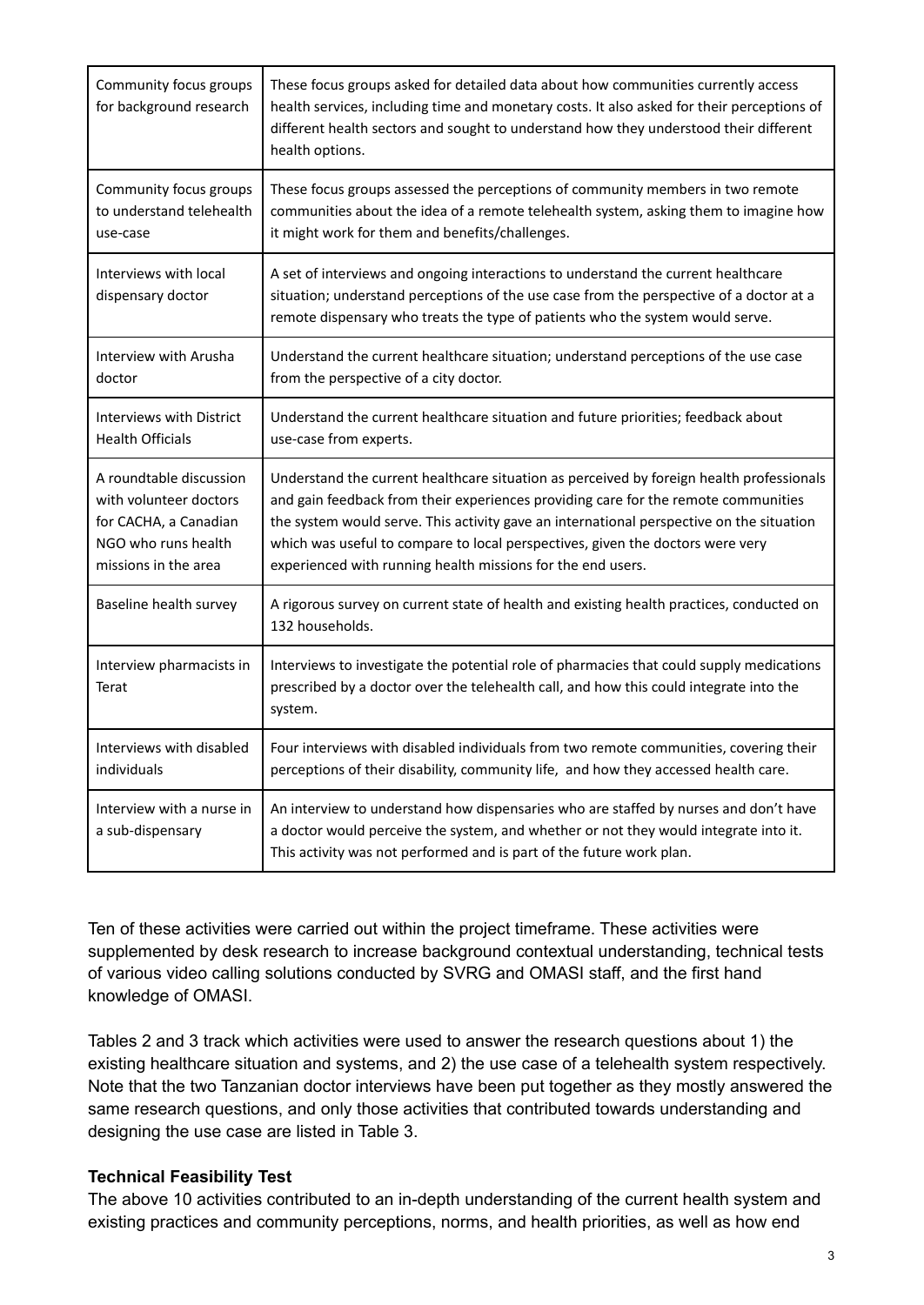user groups envisioned using a telehealth system. Alongside this research, on the 10th October 2020, a preliminary remote consultation test was run at the Terat Dispensary. The aim was to identify any early challenges relating to remote diagnosis, to ensure that these could be addressed during subsequent research and development, and before further detailed tests in the later months of the project.

In the Terat dispensary, the local doctor spoke to two patients over a video call, while physically located in different rooms in the dispensary. After each call, we sought feedback about the experience conducting the consultation over the phone from both the doctor and the patient. Skype was used to video call between the two devices. The doctor gave very positive feedback about the system, giving detailed comments such as suggesting that, for the patient with a cut on his hand, a ruler would be helpful in order to get a more precise understanding of the size of the cut. However he was happy with how clear the video was, and he could tell how the wound was doing in terms of the level of infection and healing status due to the clear video picture. Both patients were excited to have experienced the system, with one saying that he had not tried a video call ever before. They were both happy to see the local doctor on the video call and were happy to discuss their problems on it. Both struggled initially with the technology, but were happy when shown how to change the camera direction or point the phone/tablet at the correct place.

For a more detailed account of the technical feasibility test and the end user feedback and learning gained, see the following report:

*- 'Preliminary Remote Consultation Feedback' Report*

#### **Test of the Alpha System**

Towards the end of the project, collating the learning from the community engagement activities and the technical feasibility test, the alpha system was developed and trialled during two days in the remote community of Loswaki. A telehealth hub was set up in Loswaki and active during specified hours over 2 days, during which time 34 patients came to have a telehealth consultation with the local doctor. This trialled multiple aspects of the system, such as how the doctor would manage to fit in telehealth consultations alongside his normal work at the dispensary; the taking of patients' health data as they arrived, and how this was communicated to the doctor; the perceptions of the patients before and after; the performance of the video calling platform chosen. Details of how the trial was run and it's outcomes, including key learning acquired, can be found in the following report:

*- 'Loswaki Remote Telehealth Consultation Trial Report'*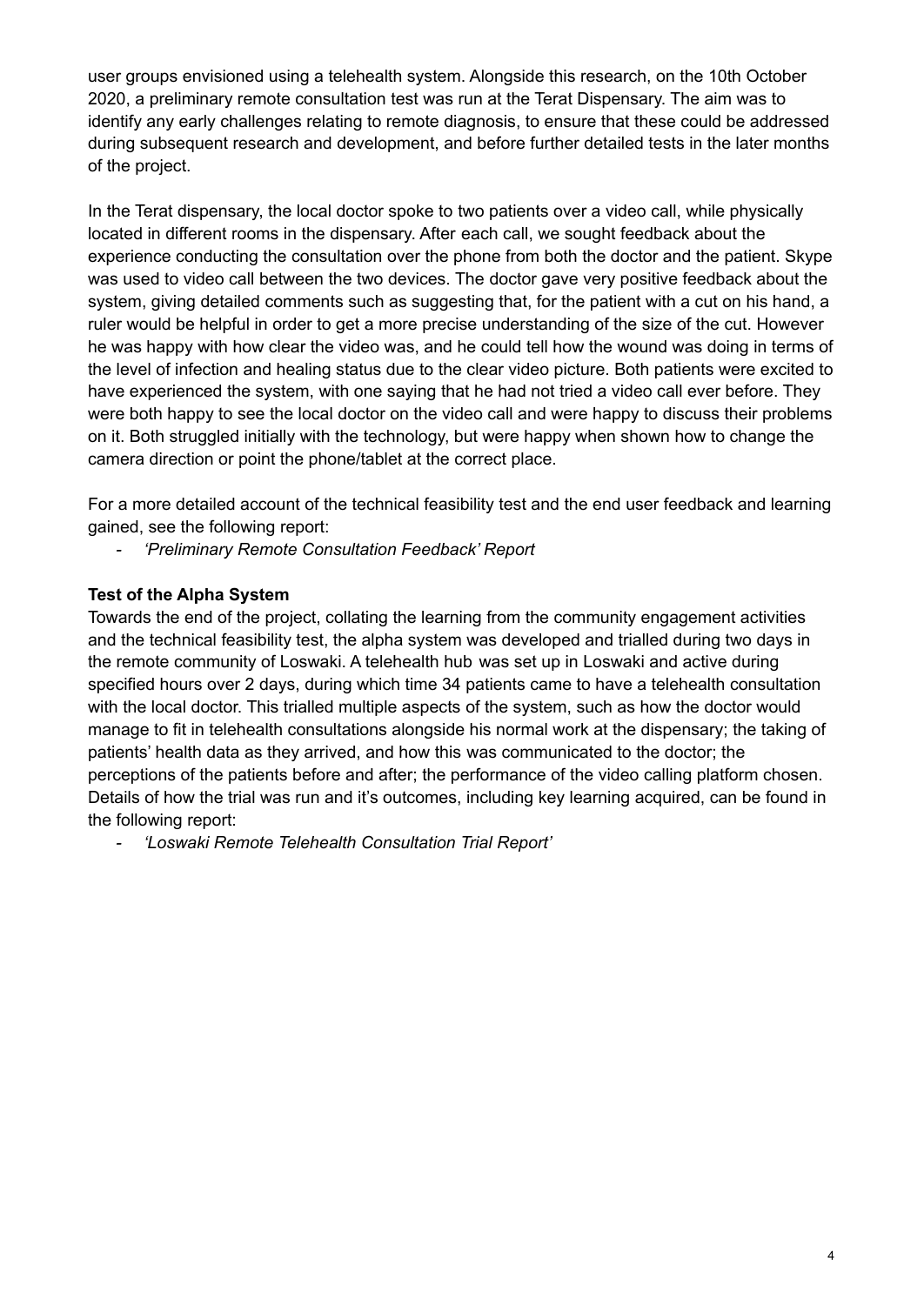## HCD Activities: Background Research Questions (Table 2)

|                                                                                                                                                                           | <b>Research Activity</b>       |                                                                |                |                                 |                  |                                                  |                           |                                 |                           |                                                        |                                        |  |
|---------------------------------------------------------------------------------------------------------------------------------------------------------------------------|--------------------------------|----------------------------------------------------------------|----------------|---------------------------------|------------------|--------------------------------------------------|---------------------------|---------------------------------|---------------------------|--------------------------------------------------------|----------------------------------------|--|
| <b>Research Questions</b>                                                                                                                                                 | Community<br><b>Health SVT</b> | Community<br>Background<br>Research<br>Focus group   interview | Doctor         | Health<br>Official<br>interview | Desk<br>research | Discussion:<br>Canadian<br>doctors<br><b>NGO</b> | <b>Baseline</b><br>Survey | OMASI/<br>Partners<br>knowledge | Discussion:<br>pharmacist | Discussion:<br>nurse, small<br>dispensary<br>(planned) | Interviews:<br>disabled<br>individuals |  |
| <b>General Health needs/concerns</b>                                                                                                                                      |                                |                                                                |                |                                 |                  |                                                  |                           |                                 |                           |                                                        |                                        |  |
| What health services do you currently use?<br>(as a whole, for each community group, and<br>for health professional?)                                                     | x                              | х                                                              | x              |                                 | x                |                                                  |                           | x                               |                           | x                                                      | x                                      |  |
| What health issues do you suffer from the<br>most? Rank top 10? (as a whole, and for<br>each community group?)                                                            |                                | x                                                              | X              | x                               | x                | x                                                | ΙX                        |                                 |                           | X                                                      |                                        |  |
| What equipment is needed to diagnose the<br>most common health issues                                                                                                     |                                |                                                                | Χ              |                                 |                  | x                                                |                           |                                 |                           | x                                                      |                                        |  |
| What are biggest health priorities? What do<br>they believe is important to stay healthy?<br>(Community as a whole, for each<br>community group, and health professional) | Ix.                            | X                                                              | X              |                                 | x                |                                                  |                           |                                 |                           | x                                                      |                                        |  |
| How would doctors disaggregate different<br>demographic groups in terms of health<br>needs? (e.g. maternal/elderly etc.)                                                  |                                |                                                                | x              |                                 |                  | x                                                |                           |                                 |                           | x                                                      |                                        |  |
| Are mental health issues a concern? What<br>is meant by a mental health issue to the<br>community and to the doctors in the health<br>system?                             |                                | X                                                              | $\pmb{\times}$ | X                               |                  | X                                                |                           | X                               |                           | X                                                      |                                        |  |
| Are sexual health issues a concern and how<br>are these approached                                                                                                        |                                | X                                                              | x              | X                               |                  | X                                                |                           |                                 |                           | x                                                      |                                        |  |
| What health services do you most require?                                                                                                                                 | lx.                            |                                                                |                |                                 |                  | X                                                |                           |                                 |                           |                                                        |                                        |  |
| How often do community members<br>self-identify as suffering from<br>illness/disease? How often does this stop<br>them undertaking their usual activities?                |                                |                                                                |                |                                 |                  |                                                  |                           |                                 |                           |                                                        |                                        |  |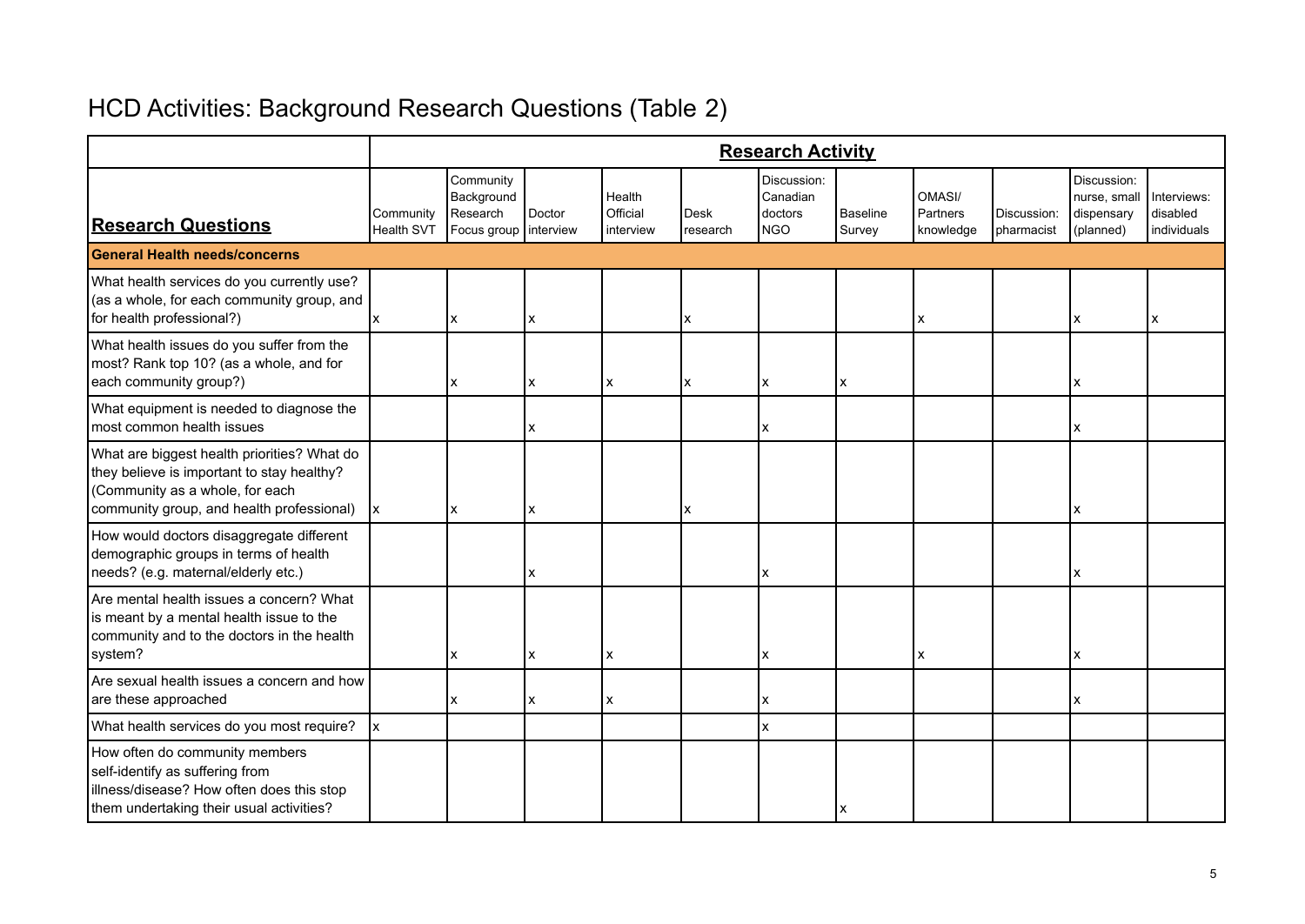| Are disabilities recognised and what are the<br>experiences of disabled people in the health<br>system?                                                                                                                                                                                    |  |   |   |   |  |   |  | X |  |     | x |  |  |  |
|--------------------------------------------------------------------------------------------------------------------------------------------------------------------------------------------------------------------------------------------------------------------------------------------|--|---|---|---|--|---|--|---|--|-----|---|--|--|--|
| Is first aid an important health need? Is it<br>commonly needed/administered?                                                                                                                                                                                                              |  | X | x | X |  |   |  |   |  | X   |   |  |  |  |
|                                                                                                                                                                                                                                                                                            |  |   |   |   |  |   |  |   |  |     |   |  |  |  |
| <b>Appointments</b>                                                                                                                                                                                                                                                                        |  |   |   |   |  |   |  |   |  |     |   |  |  |  |
| What happens in a rural emergency e.g.<br>labour, broken bones etc.?                                                                                                                                                                                                                       |  | x | x |   |  |   |  | x |  | X   |   |  |  |  |
| What constitutes an 'emergency' in the eyes<br>of the community and the eyes of doctors?                                                                                                                                                                                                   |  | x | x |   |  |   |  |   |  | x   |   |  |  |  |
| What is the standard procedure for seeing<br>the doctor in dispensary? Do you need to<br>make an appointment or fill any paperwork<br>out prior to visit?                                                                                                                                  |  | x | x |   |  |   |  |   |  | X   |   |  |  |  |
| How often does doctor visit rural<br>communities? How do doctor visits to rural<br>communities work?<br>Appointments/paperwork/medicines etc.?<br>How many patients seen?                                                                                                                  |  |   | X | X |  | X |  |   |  | ΙX. |   |  |  |  |
| What cleaning of room and equipment is<br>done between appointments (if any?)                                                                                                                                                                                                              |  |   | X |   |  |   |  |   |  | x   |   |  |  |  |
| Does gender of doctor have any impact on<br>community members willingness to<br>visit/talk? Would this be the same for a less<br>trained operator being present?                                                                                                                           |  | X | x |   |  |   |  |   |  | x   |   |  |  |  |
| Do health workshops (particularly for rural<br>communities) occur? Do they work? how do<br>people pay?                                                                                                                                                                                     |  | X | X | X |  |   |  |   |  | Ix. |   |  |  |  |
| How many & what proportion of patients<br>seen by doctor in Terrat are rural villagers<br>that have travelled far (how many hrs?) to<br>get there? What proportion of these could<br>have been treated/advised remotely without<br>an in person consultation? (give anticipated<br>demand) |  |   | x |   |  |   |  |   |  |     |   |  |  |  |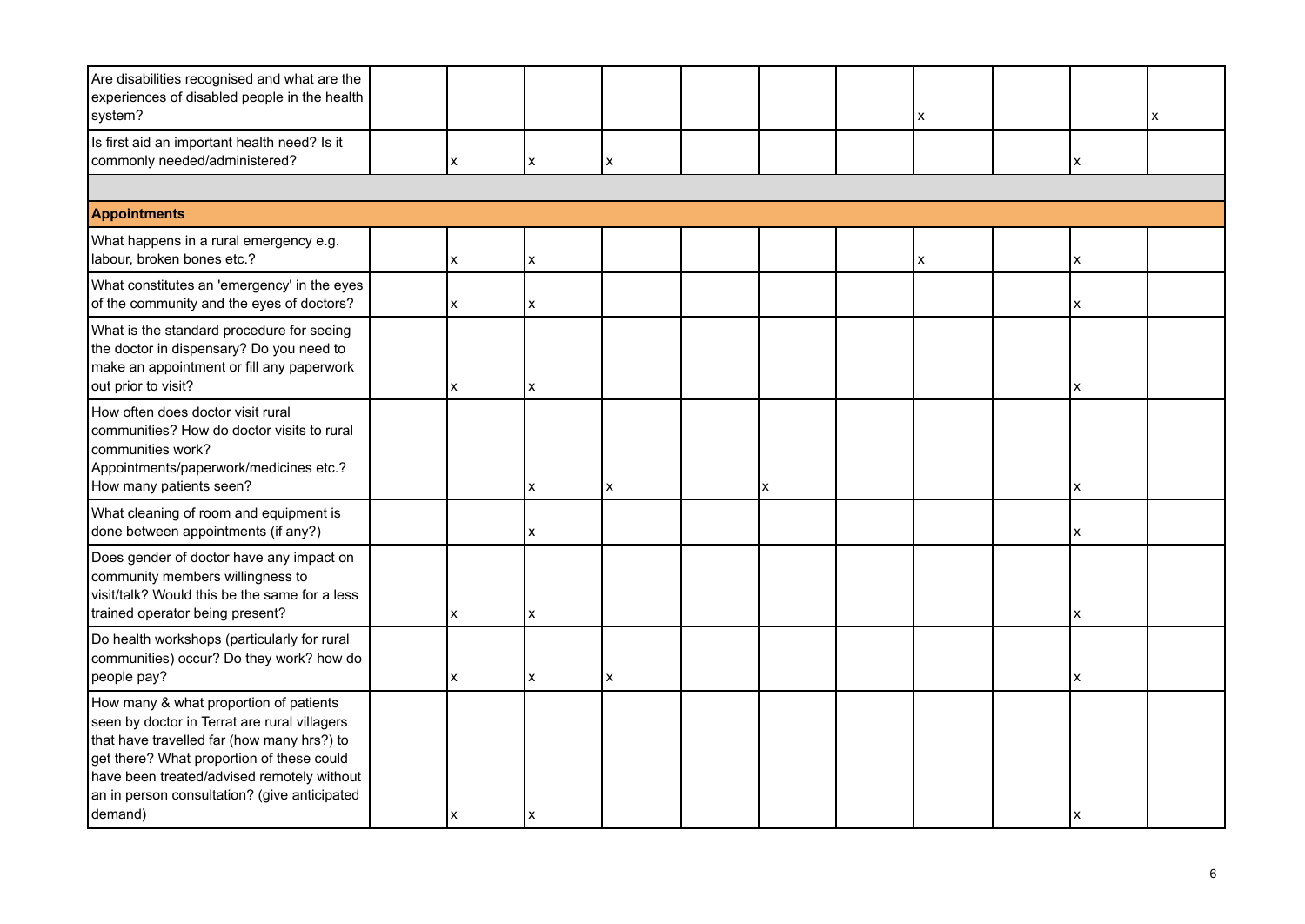| How often do community members seek<br>medical treatment when ill? Why would they<br>not seek medical treatment?                                                                                            |  |   | х |                    |  |  | x |  |     | x |  |  |  |
|-------------------------------------------------------------------------------------------------------------------------------------------------------------------------------------------------------------|--|---|---|--------------------|--|--|---|--|-----|---|--|--|--|
|                                                                                                                                                                                                             |  |   |   |                    |  |  |   |  |     |   |  |  |  |
| <b>Prescriptions &amp; Paperwork</b>                                                                                                                                                                        |  |   |   |                    |  |  |   |  |     |   |  |  |  |
| How do rural prescriptions work?<br>Payment/validation/where medicines can be<br>claimed?                                                                                                                   |  | X | X | X                  |  |  |   |  | ΙX. | X |  |  |  |
| Are there pharmacies in rural areas. Can<br>medicines be obtained closer to rural<br>community than health centre?                                                                                          |  | X | X |                    |  |  |   |  | x   | x |  |  |  |
| Are there statistics on prescriptions for<br>Simanjiro e.g. what is most commonly<br>needed? This will inform if we could stock a<br>lot of a particular medicine at the rural<br>health consultation room. |  |   |   | x                  |  |  |   |  |     |   |  |  |  |
| What are the legal requirements to dispense<br>drugs. If we wanted to set up a pharmacy<br>area next to the consultation room, would<br>this be possible.                                                   |  |   | X | X                  |  |  |   |  | x   | x |  |  |  |
| What records does doctor need to keep<br>following each consultation?                                                                                                                                       |  |   | X | X                  |  |  |   |  |     | x |  |  |  |
| Data protection requirements?                                                                                                                                                                               |  |   | x | $\pmb{\mathsf{X}}$ |  |  |   |  |     | x |  |  |  |
|                                                                                                                                                                                                             |  |   |   |                    |  |  |   |  |     |   |  |  |  |
| <b>Costs/Payment</b>                                                                                                                                                                                        |  |   |   |                    |  |  |   |  |     |   |  |  |  |
| How do community members currently pay<br>for doctor's appointments? Quantity and<br>method (mPesa/cash etc.)                                                                                               |  | X | X |                    |  |  | X |  |     | x |  |  |  |
| Can people default on payments? is there<br>insurance and if so, how does it work?                                                                                                                          |  | x | X | X                  |  |  |   |  |     | X |  |  |  |
| What would patients be willing to pay for a<br>video conferencing appt/service? Would<br>they be willing to pay extra, or need it<br>included in current insurance etc.                                     |  |   |   |                    |  |  |   |  |     |   |  |  |  |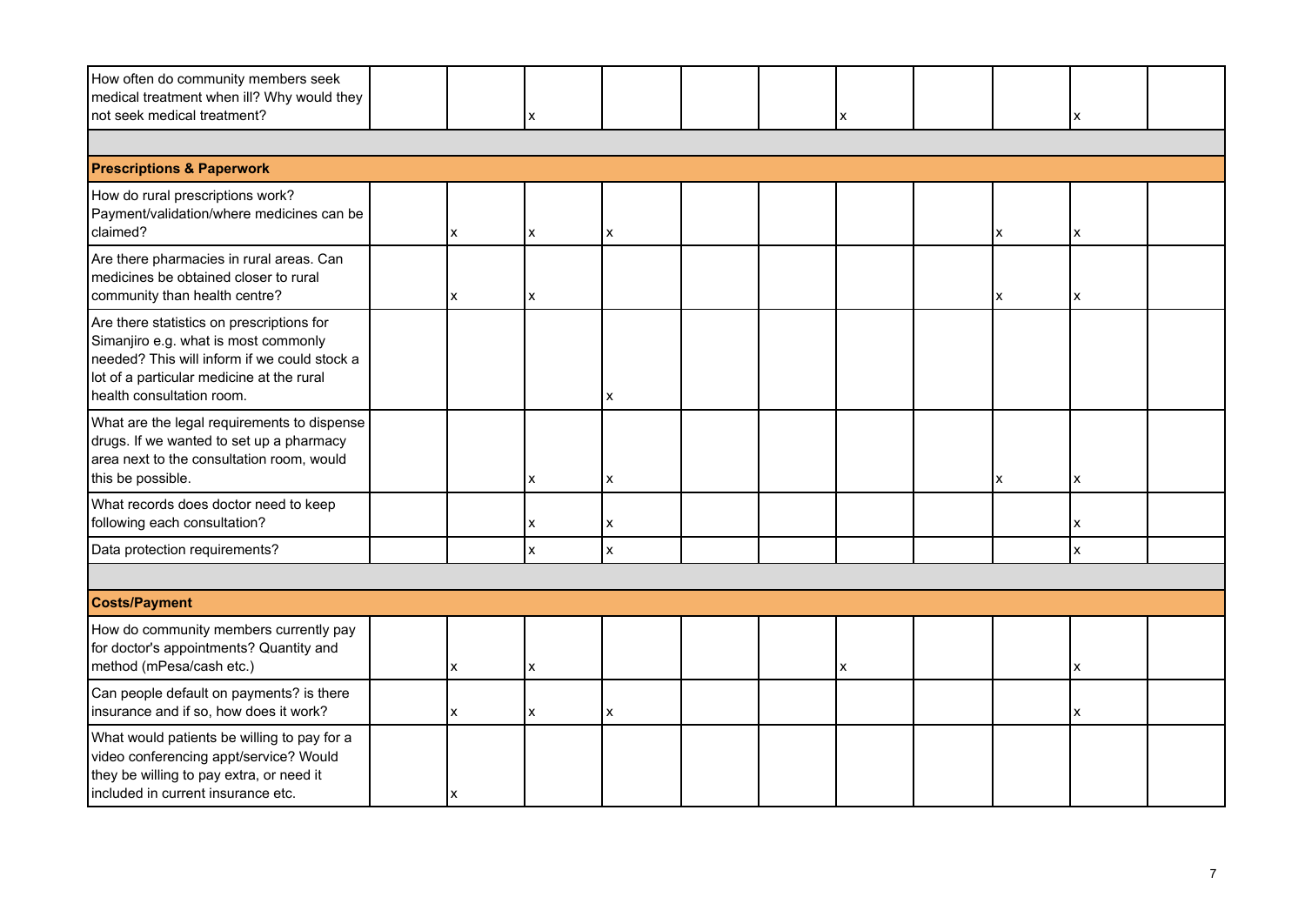| How does doctor get paid? Is it by number<br>of hours/number of patients/number of trips<br>to rural communities? Paid by government?<br>How much?                                                        |  | х |  |  |  |  |
|-----------------------------------------------------------------------------------------------------------------------------------------------------------------------------------------------------------|--|---|--|--|--|--|
| Cost to doctor for travelling to rural<br>communities? Does he have to bring all the<br>medicines with him when he goes?<br>(Potential scope to save money if he doesn't<br>have to travel as frequently) |  |   |  |  |  |  |
|                                                                                                                                                                                                           |  |   |  |  |  |  |
| Technology                                                                                                                                                                                                |  |   |  |  |  |  |
| What internet access is currently available<br>in your area? (H+, 3G, 4G, etc.)                                                                                                                           |  |   |  |  |  |  |
| Do you all own mobile phones with mPesa<br>functionality?                                                                                                                                                 |  |   |  |  |  |  |
| Investigation into existing apps that might<br>benefit our system (e.g. NHS symptom<br>checker, Babyl Rwanda)                                                                                             |  |   |  |  |  |  |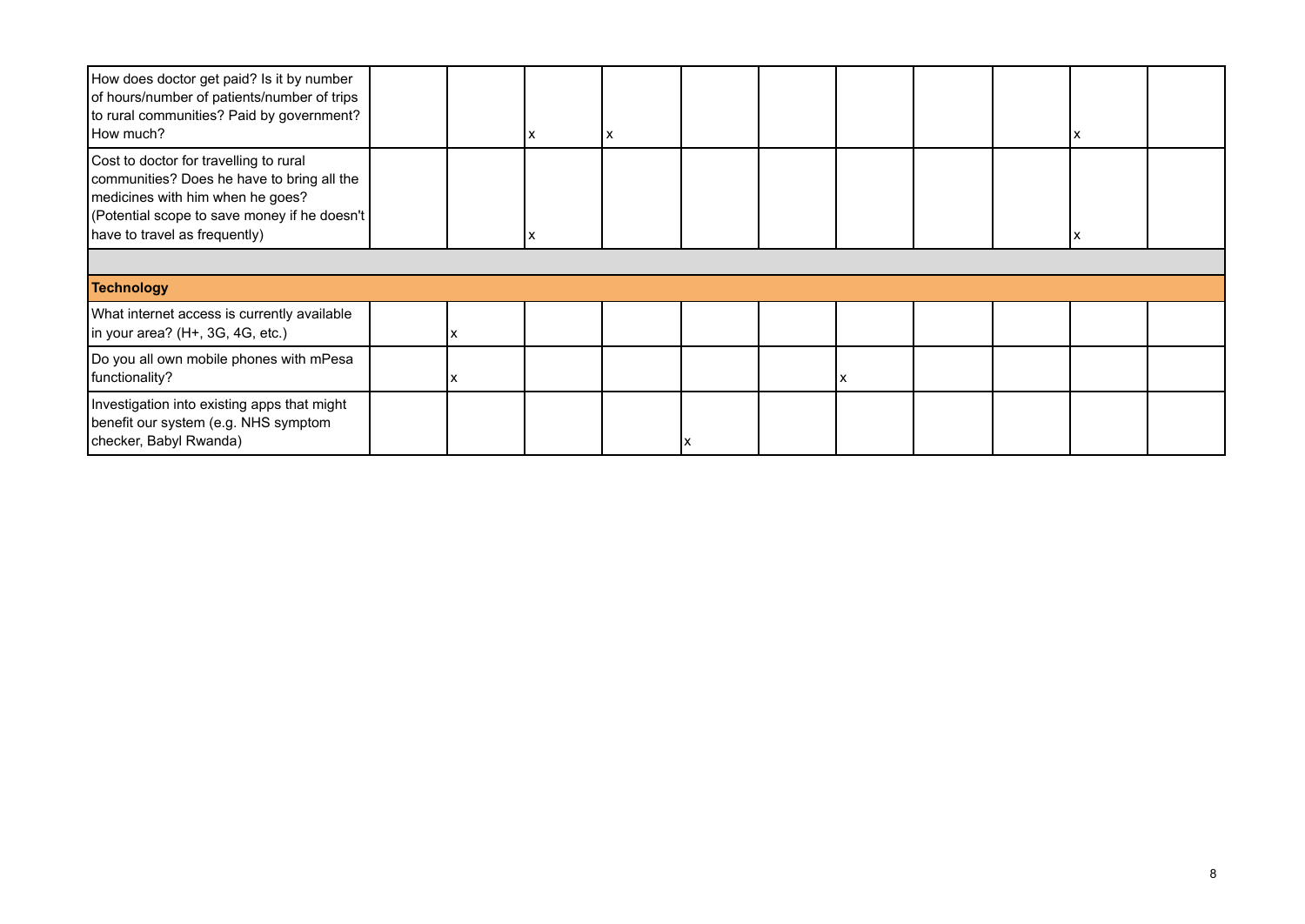### HCD Activities: Telehealth System Use Case Research Questions (Table 3)

|                                                                                                                                                                                                         | <b>Research Activities</b>                  |                     |                                     |                                        |                                        |                                                          |                           |  |  |  |
|---------------------------------------------------------------------------------------------------------------------------------------------------------------------------------------------------------|---------------------------------------------|---------------------|-------------------------------------|----------------------------------------|----------------------------------------|----------------------------------------------------------|---------------------------|--|--|--|
| <b>Research Questions</b>                                                                                                                                                                               | Community<br>Use Case<br><b>Focus Group</b> | Doctor<br>interview | <b>Health Official</b><br>interview | Desk<br>research/<br><b>SVRG</b> tests | Discussion:<br>Canadian<br>doctors NGO | Discussion:<br>nurse, smaller<br>dispensary<br>(planned) | Discussion:<br>pharmacist |  |  |  |
| <b>Appointments/personnel</b>                                                                                                                                                                           |                                             |                     |                                     |                                        |                                        |                                                          |                           |  |  |  |
| Would patients prefer appointment booking or turning up in a<br>specified time slot and waiting?                                                                                                        | ΙX                                          | x                   |                                     | x                                      |                                        |                                                          |                           |  |  |  |
| How would it be best to structure appointments for doctors: Regular<br>slots, e.g. Monday 10-12, or specific 10 minute slots                                                                            |                                             | x                   | x                                   | x                                      |                                        | x                                                        |                           |  |  |  |
| How would emergency cases work?                                                                                                                                                                         |                                             | X                   | X                                   |                                        |                                        | x                                                        |                           |  |  |  |
| What cleaning required between appointments?                                                                                                                                                            |                                             | X                   |                                     |                                        | X                                      | x                                                        |                           |  |  |  |
| Translator required?                                                                                                                                                                                    |                                             | X                   |                                     | X                                      |                                        | x                                                        |                           |  |  |  |
| How many operators required?                                                                                                                                                                            |                                             | x                   |                                     | X                                      | X                                      | X                                                        |                           |  |  |  |
| What training required for operator?                                                                                                                                                                    | Ιx                                          | x                   |                                     | X                                      |                                        | x                                                        |                           |  |  |  |
| What tier of doctor is best for this system? Clinician, accredited<br>doctor etc?                                                                                                                       |                                             | x                   | x                                   |                                        |                                        | x                                                        |                           |  |  |  |
| Is it best for doctor to be the same local doctor they would usually<br>visit?                                                                                                                          |                                             |                     |                                     |                                        |                                        | x                                                        |                           |  |  |  |
| How often do villagers expect to need to use the service? (Try and<br>anticipate demand)                                                                                                                |                                             |                     |                                     |                                        |                                        |                                                          |                           |  |  |  |
| How much demand does doctor anticipate there being?                                                                                                                                                     |                                             | X                   |                                     |                                        |                                        | x                                                        |                           |  |  |  |
| Potential use of system for workshops/education?                                                                                                                                                        | Ιx                                          | X                   | x                                   |                                        | $\pmb{\times}$                         | X                                                        |                           |  |  |  |
| Location: Where would system be set up? In rural village or existing<br>smaller dispensaries where nurses can assist? Or in pharmacies?<br>Costs of land if wanting to build a new small health point?  | ΙX                                          |                     |                                     | x                                      | ΙX                                     | x                                                        |                           |  |  |  |
| How to prove patient is who they say they are                                                                                                                                                           |                                             |                     |                                     |                                        |                                        | x                                                        |                           |  |  |  |
| Do nurses in smaller dispensaries without qualified doctors think<br>this system would benefit them to call a more qualified doctor, or<br>would they prefer to run it as a separate telehealth system? |                                             |                     |                                     |                                        |                                        | X                                                        |                           |  |  |  |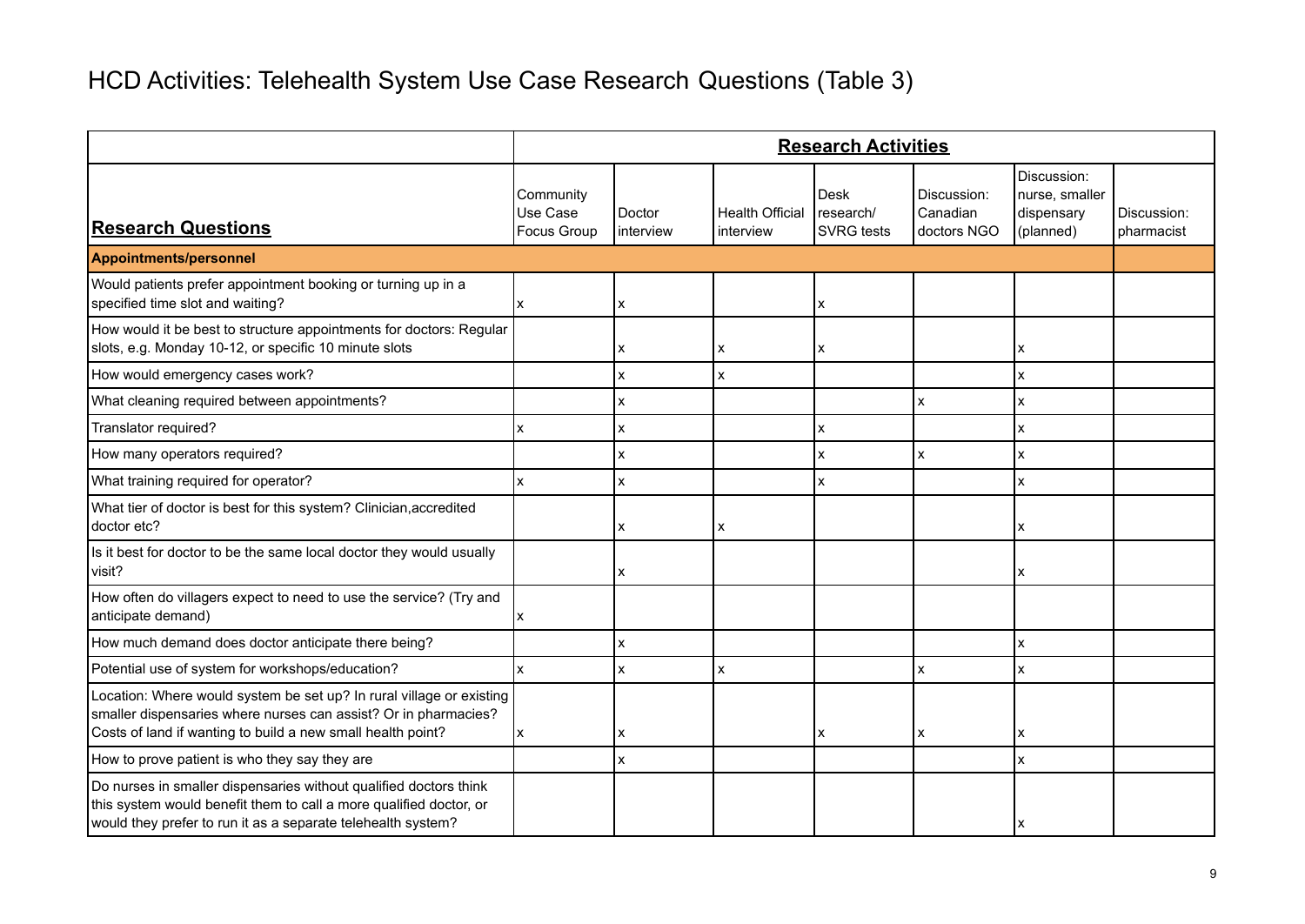| <b>Diagnostics/Equipment</b>                                                                                                                                            |     |   |   |   |   |   |   |
|-------------------------------------------------------------------------------------------------------------------------------------------------------------------------|-----|---|---|---|---|---|---|
| What diagnostic/biometric equipment is needed for appointments?                                                                                                         |     | X |   |   | X | x |   |
| Is it preferable for diagnostics to be taken prior to consultation or<br>during?                                                                                        |     | x |   | X |   | x |   |
| How would doctors wish to receive diagnostic information? Read<br>out during call/typed to them/sent to system                                                          |     | x |   |   |   | X |   |
| What records does doctor need to keep following appointment.<br>Does anything need to be sent to patient? How can this be done?                                         |     | x |   |   |   | x |   |
| Can operator assist with any treatment?                                                                                                                                 |     | x |   |   |   | x |   |
|                                                                                                                                                                         |     |   |   |   |   |   |   |
| <b>Prescriptions and Follow-ups</b>                                                                                                                                     |     |   |   |   |   |   |   |
| What is the preferred method of community members to be<br>informed of follow-up appointments?                                                                          | lx. |   |   |   |   |   |   |
| How to prescribe medicines remotely? Send prescription/send<br>medicine/collect both/official prescription given by operator                                            |     | x | x | x |   | X | x |
| Where can patients get treatment? Can medicines be sent from<br>Terat/doctor to the tele-health point?                                                                  |     | x | x | x |   |   | x |
| What are the steps to set up a pharmacy? What licensing required<br>etc. (Potentially a good place for a tele health shop?)                                             |     |   |   |   |   |   | X |
|                                                                                                                                                                         |     |   |   |   |   |   |   |
| Comfort/trust in remote system                                                                                                                                          |     |   |   |   |   |   |   |
| Would patients feel comfortable disclosing medical information via<br>video conference                                                                                  | lx. | X |   | x |   | X |   |
| Would patients feel comfortable disclosing medical information via<br>telephone                                                                                         | ΙX. | X |   | x |   | X |   |
| Would patients feel comfortable disclosing medical information with<br>operator present? Does whether or not they know the<br>operator/gender/status make a difference? | lx. | X |   | X |   | x |   |
| Would patients trust doctors diagnosis if done via video or done via<br>telephone call?                                                                                 |     |   |   | x |   |   |   |
| General likes/dislikes of remote diagnostic method                                                                                                                      | Ιx. | X |   | X |   | x |   |
|                                                                                                                                                                         |     |   |   |   |   |   |   |